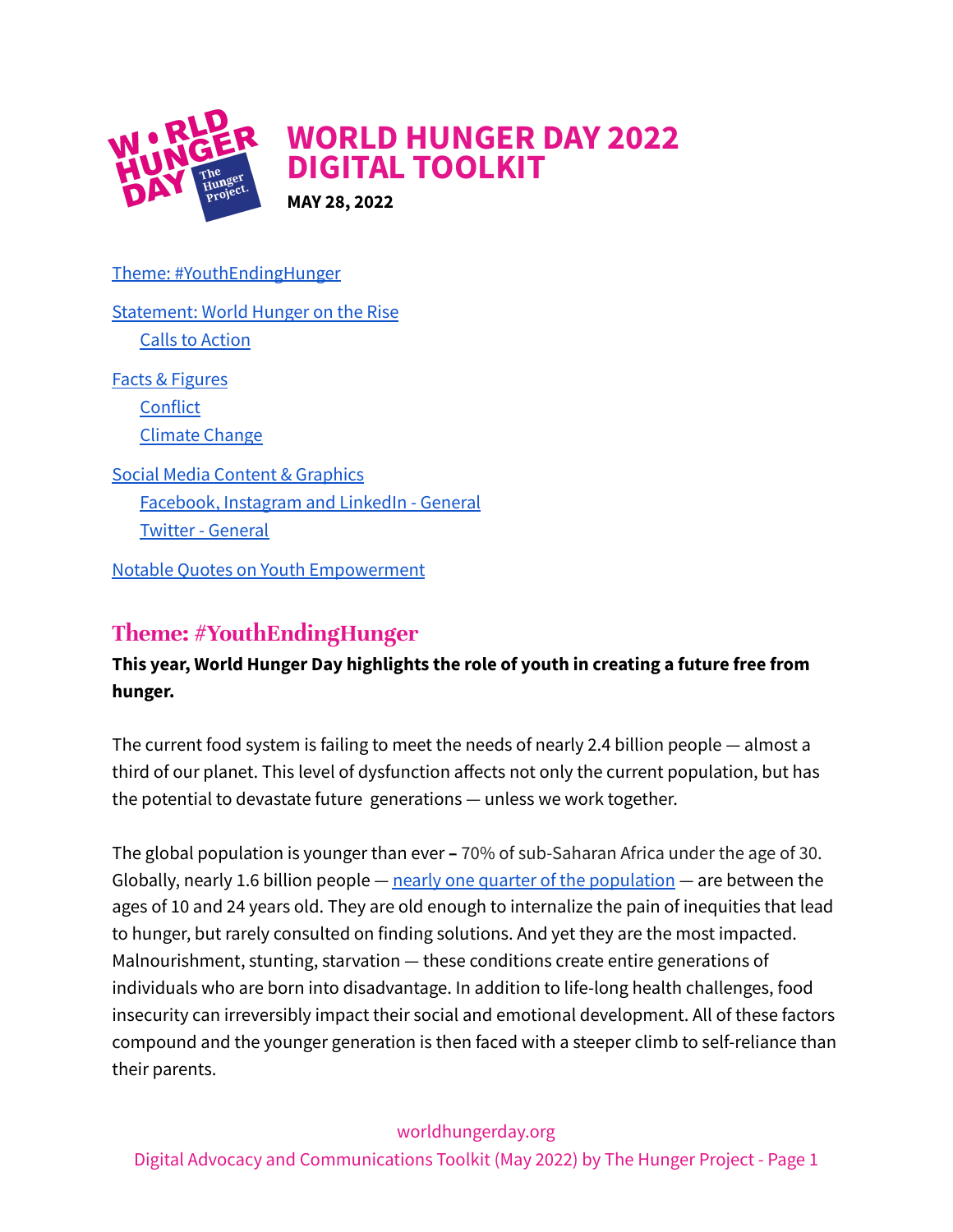### **Yet, in the face of these enormous challenges, young people present enormous possibilities. And that's what we're calling attention to this World Hunger Day.**

Youth energy and activism is felt strongest at the intersection of  $\frac{d}\{C}$  and  $\frac{1}{\sqrt{C}}$  the two main drivers of chronic, persistent hunger in our world today. They are leading the grassroots movement towards mitigating the impact of climate change and conflict by generating innovative solutions.

Because young people are at the forefront of initiatives to address the increasing complexities of climate change that often spark political conflict, it is imperative that their voices are amplified and embraced as an integral part of the conversation at every level — locally, nationally and globally.

# <span id="page-1-0"></span>**Statement: World Hunger on the Rise**

**This World Hunger Day, join billions of people around the world who believe that an end of hunger is possible, if we work together.**

World leaders have begun to acknowledge world hunger's position at a nexus of universal challenges: gender inequity, climate change, lack of access to education, child marriage and other inequities contribute to chronic hunger. Sustainably ending hunger has meant creating holistic, inclusive strategies to address a wide range of social, economic and political issues. And for the last few decades we saw positive declines in the number of people experiencing hunger. Until now.

Recent environmental and political crises have made the pathway towards [Sustainable](https://www.un.org/sustainabledevelopment/hunger/) [Development](https://www.un.org/sustainabledevelopment/hunger/) Goal 2: Zero Hunger even steeper than it once was. Large scale, intensive agriculture depletes the earth, makes the global food supply vulnerable in crisis - as we [are](https://go.thp.org/ukraine) seeing now with the [invasion](https://go.thp.org/ukraine) of Ukraine — and ignores the millions of small-scale local farmers who produce the majority of food in developing countries. This is a deeply worrying reality that has put the most vulnerable countries and the youngest within them at the greatest risk.

Large scale agriculture depletes the earth, making the global food supply vulnerable during a crisis. As we are seeing now with the *[invasion](https://go.thp.org/ukraine) of Ukraine*, it ignores the millions of small-scale local farmers who produce the majority of food in developing countries.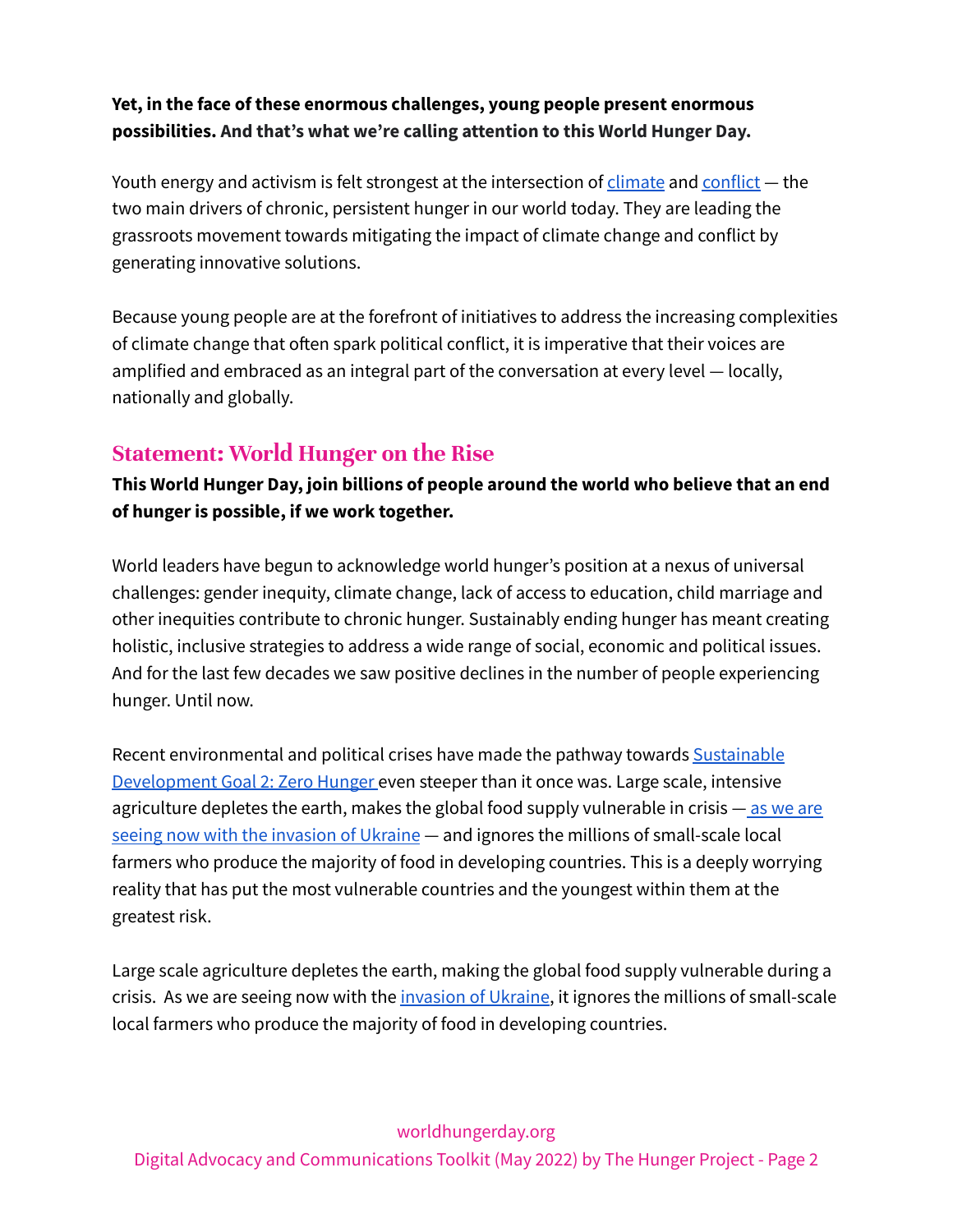According to the WFP, 42 million people are [teetering](https://www.wfp.org/stories/wfps-plan-support-42-million-people-brink-famine) on the edge of famine across 43 countries; new conflict or a climate change event could push them over the edge. Tackling climate change and conflict requires concerted coordinated government action as well as conscious and informed efforts by individuals.

**By raising awareness this World Hunger Day, you join billions of people around the world who believe that an end of hunger is possible.** By lending your voice on social media, to friends and family, in activist efforts demanding governments take action, you join the chorus of local leaders who have reached across political and cultural boundaries in meaningful ways to generate peace and lasting solutions to hunger and poverty in their communities.

## <span id="page-2-0"></span>Calls to Action

- **Learn more** about World Hunger Day and take action at [worldhungerday.org](http://www.worldhungerday.org/)
- **Share the message.** Tell your friends, family and colleagues about World Hunger Day.

## <span id="page-2-1"></span>**Facts & Figures**

\*All statistics are credited to the United Nations, World Health Organization, or World Bank unless otherwise listed.

## <span id="page-2-2"></span>**Conflict**

- Of the more than 811 million hungry (i.e. chronically food insecure) people in the world, about 490 million live in countries affected by conflict. That's 60 percent of the world's hungry people.
- Nearly one in three people in the world (2.37 billion) did not have access to adequate food in 2020 – that's an increase of almost 320 million people in just one year.
- Six out of 10 people facing acute food insecurity are in countries plagued by conflict or insecurity (in other words, more than half of the 124 million acutely hungry people living in 51 countries are in parts of the world where there is fighting or violence).
- Three-quarters of stunted children some 122 out of 155 million children live in countries affected by conflict.
- Ten out of 13 of the world's main food crises are driven by conflict and, as a consequence, nearly all of WFP's biggest emergency operations are in conflict zones.
- By promoting peace and ending violent conflict, the world could save billions of dollars in humanitarian food assistance costs every year.
- While most countries have achieved significant gains in the last 25 years in reducing hunger and undernutrition, progress in doing so in nearly all countries affected by conflict has stagnated or deteriorated.

#### worldhungerday.org

Digital Advocacy and Communications Toolkit (May 2022) by The Hunger Project - Page 3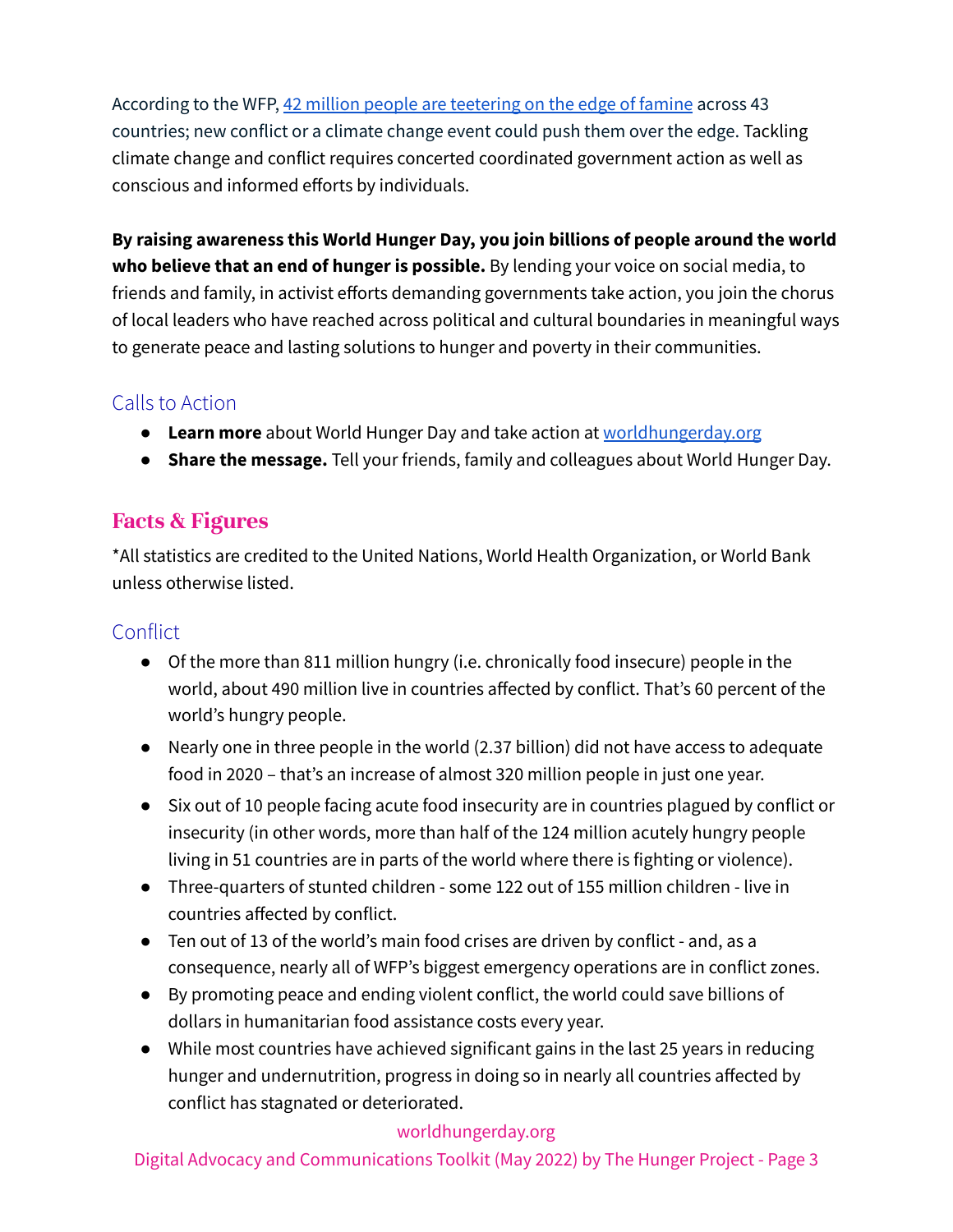# <span id="page-3-0"></span>Climate Change

- Drought causes more than 80 percent of the losses in agriculture, especially for the livestock and crop production
- A large proportion of the world's 821 million hungry people live in developing countries with fragile environments prone to climate hazards, such as Africa, Asia, the Middle East and Latin America
- 80% of the world's hungry people live in areas prone to natural disasters and extreme weather,
- Loss of crops forces children to leave school.
- In 2020 alone, extreme weather events displaced 30 million people 3 times more than violence or conflict.
- Hunger hits women hardest, perpetuating gender inequality.
	- $\circ$  Surveys in a wide range of countries have shown that 85 90% of the time spent on household food preparation is women's time. Yet, in many places, outdated gender norms mean that women are hungrier when food is scarce. When water sources dry up due to droughts or heat waves, it's often the women and young girls who must walk farther to collect clean water for their families. In crises, women's access to aid can be undermined by gender-based discrimination and sexual violence.
- Over the past decade, 1.7 billion people have been affected by extreme weather and climate-related disasters.

# <span id="page-3-1"></span>**Social Media Content & Graphics**

**Hashtags:** #WorldHungerDay #WHD2022 #EndHunger #YouthEndingHunger **Graphics:** Square [graphics](https://www.canva.com/design/DAFATxZvzA4/JZX1AFkbvN-gQUz99b-ZKg/view?utm_content=DAFATxZvzA4&utm_campaign=designshare&utm_medium=link&utm_source=publishsharelink) for social media..

## <span id="page-3-2"></span>Facebook, Instagram and LinkedIn - General

- This #WorldHungerDay, let young voices be heard. When young people have access to education and leadership opportunities, they develop the skills to achieve self-reliance for themselves and their communities. [www.worldhungerday.org](http://www.worldhungerday.org) #WorldHungerDay #EndHunger #YouthEndingHunger
- Who are some of the youth in your life who are making a difference to build a hunger-free world? What actions do you take in your community as part of your commitment to ending hunger? This #WorldHungerDay share your message and be

#### worldhungerday.org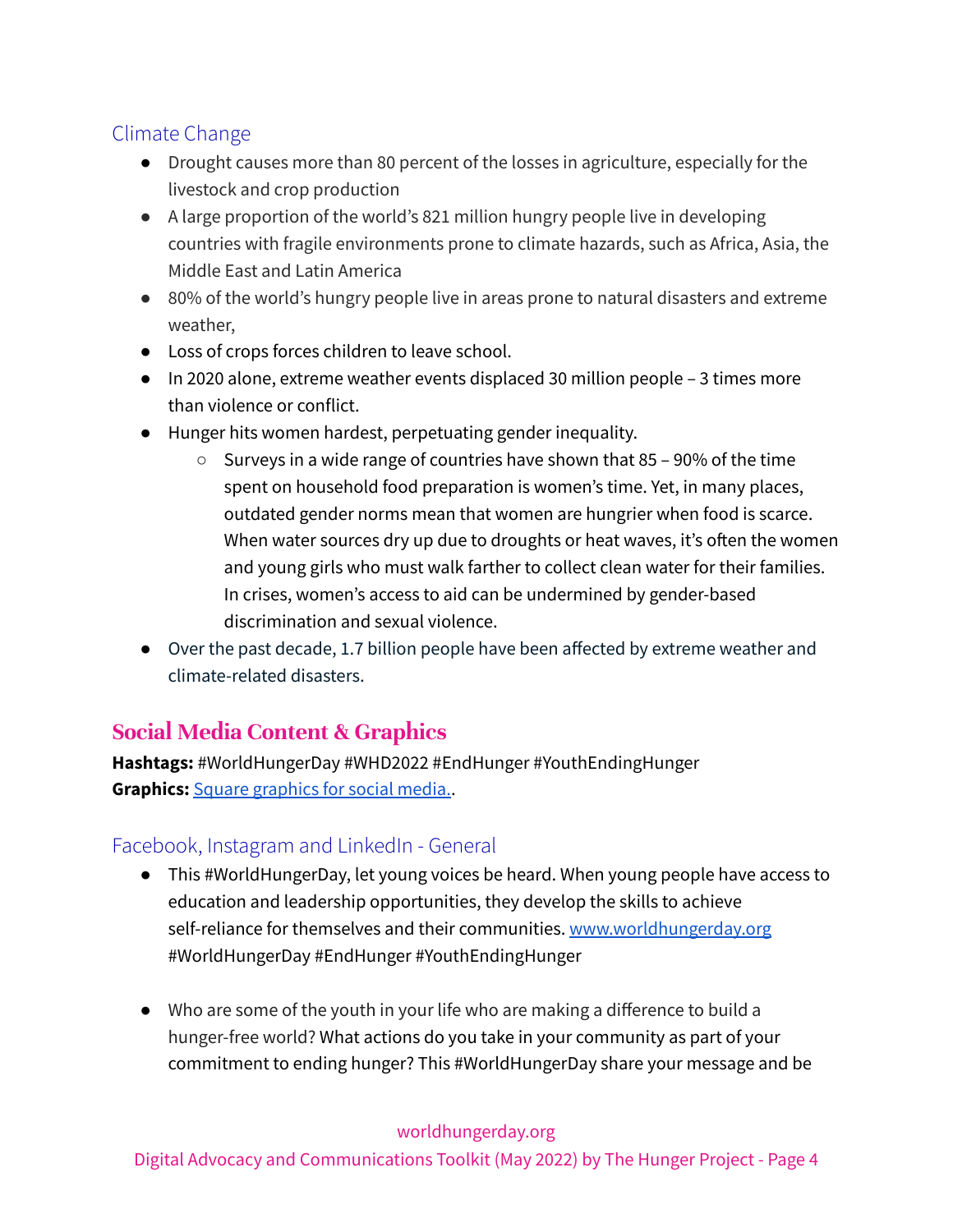part of the movement for the sustainable end of world hunger. [www.worldhungerday.org](http://www.worldhungerday.org) #WorldHungerDay #EndHunger #YouthEndingHunger

 $\bullet$  It's #WorldHungerDay on May 28<sup>th</sup>! The sustainable end of hunger can only happen when those living in hunger are agents of their own development. It's time to put decisions and power in the hands of the generation best equipped to end world hunger. [www.worldhungerday.org](http://www.worldhungerday.org) #WorldHungerDay #EndHunger #YouthEndingHunger

#### <span id="page-4-0"></span>Twitter - General

- $\bullet$  We believe in a world where everyone leads a healthy life of self-reliance and dignity  $$ which means a life without hunger. Learn what you can do to make this a reality. [www.worldhungerday.org](http://www.worldhungerday.org) . #WorldHungerDay #EndHunger #YouthEndingHunger
- The key to ending world hunger is the creativity and self-reliance of those experiencing hunger and poverty. Join us on May 28 to celebrate the amazing work of empowered community leaders. [www.worldhungerday.org](http://www.worldhungerday.org) #WorldHungerDay #EndHunger #YouthEndingHunger
- Join us in raising awareness and celebrating the achievements of millions who are taking action to end their own hunger! [www.worldhungerday.org](http://www.worldhungerday.org) #WorldHungerDay #EndHunger #YouthEndingHunger
- Ending hunger is about human dignity. Learn how youth around the world are building communities of dignity and prosperity. [www.worldhungerday.org](http://www.worldhungerday.org) #WorldHungerDay #EndHunger #YouthEndingHunger
- For #WorldHungerDay, celebrate the changemakers in your community and share their stories with the tag #YouthEndingHunger. [www.worldhungerday.org](http://www.worldhungerday.org) #WorldHungerDay #EndHunger
- Who are some of the young people in your life who are creating a hunger-free world? Is it you?! Let us know with the tag #YouthEndingHunger. [www.worldhungerday.org](http://www.worldhungerday.org) #WorldHungerDay #EndHunger